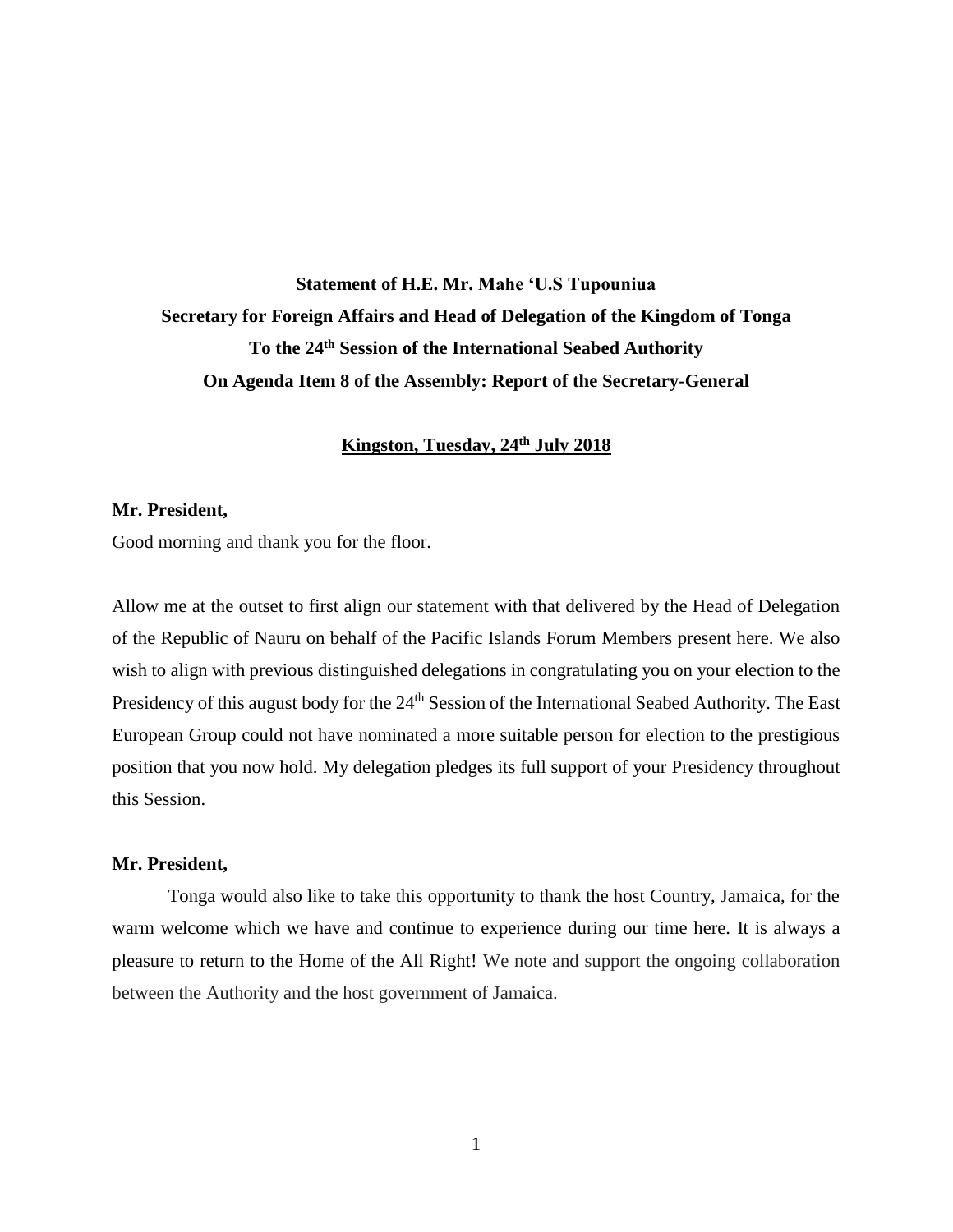## **Mr. President,**

We would like to express our gratitude to the Secretary-General for the comprehensive and holistic report that he had presented to us yesterday and circulated in hard copy. The report clearly provides a detailed overview of the progressive work carried out by the Authority thus far, and we congratulate the Secretary-General for the significant progress made and convey our support for the ongoing good work. In this regard, Tonga will make a number of comments and observations on certain sections of the Report.

### **Mr. President,**

Last week during the session of the Council, we had the opportunity to hear from the Chair of the Finance Committee about the work that is currently underway on the development of the equitable sharing criteria, particularly on the guidelines for the implementation of Article 82, paragraph 4 of UNCLOS. We note with particular interest the various developments to-date, in particular, the ISA Technical Study No.15, the joint meeting between the Legal and Technical Commission and the Finance Committee which took place earlier this month, and the request made by the Finance Committee to the Secretary-General to commission a report on the proposed criteria for benefit-sharing.

Tonga is of the view that a clear and thorough report should be prepared by the Secretary General, setting out the various efforts and work carried out to-date on the development of these rules or guidelines on the benefit sharing criteria, the principles, issues and considerations made, and the consultations to-date, and submitted to the Council and the Assembly at the  $25<sup>th</sup>$  Session of the Authority for consideration.

## **Mr. President,**

Acceding to the Part XI agreement is vital and we take note of the slow increase in State parties to UNCLOS acceding to the Agreement. We join the Secretary-General in encouraging the remaining State parties to UNCLOS to accede to the Part XI Agreement. Additionally, as a party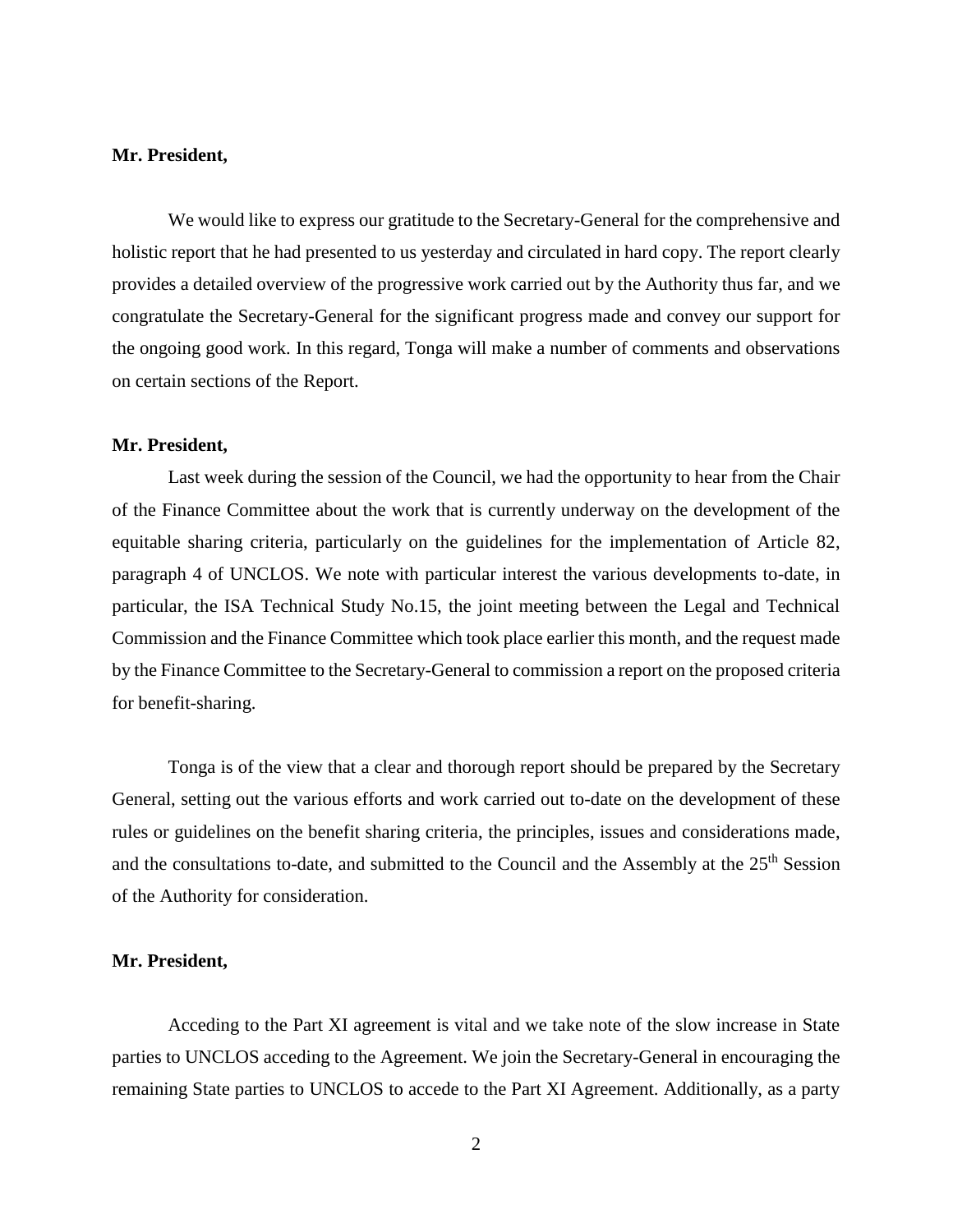to the Part XI agreement, contributions from member states are vital for the operation of the Authority particularly in delivering its mandate. Tonga in this regard wishes to encourage member states to ensure contributions are made in a timely manner.

#### **Mr. President,**

On Part VIII**,** and as highlighted during our deliberations in the Council, we wish to acknowledge with appreciation the contributions to the Voluntary Trust Fund which has allowed for the participation of one of our members at the second part of the 24<sup>th</sup> Session of the Council and the participation of a Tongan national who is currently a member of the Legal and Technical Commission.

Tonga is also appreciative to have been one of the developing countries to benefit from the Endowment Fund for supporting marine scientific research (MSR) in the Area. Tonga as a small island developing State that faces the ongoing challenges of financial and technological constraints, wishes to highlight the importance of additional contributions to the Fund, and to promote and encourage the conduct of MSR in the Area for the benefit of mankind as a whole.

#### **Mr. President,**

On Part XI, the relationship and collaboration of the Authority with the United Nations and other relevant international organizations and bodies, is becoming ever more relevant to better promote and enhance its mandate. We are pleased with the ongoing commitments of the Secretary General to ensure and enhance the cooperation of the Authority with relevant organizations, particularly where the question and application of "due regard to other marine users" as highlighted in the Convention, becomes ever more important due to the various marine users and their respective legitimate rights and interests. In this regard, we highlight and acknowledge with appreciation the work of the Secretary General in his various meetings, initiatives and partnerships, including the UN-Oceans, ITLOS, UNESCO-IOC and IMO.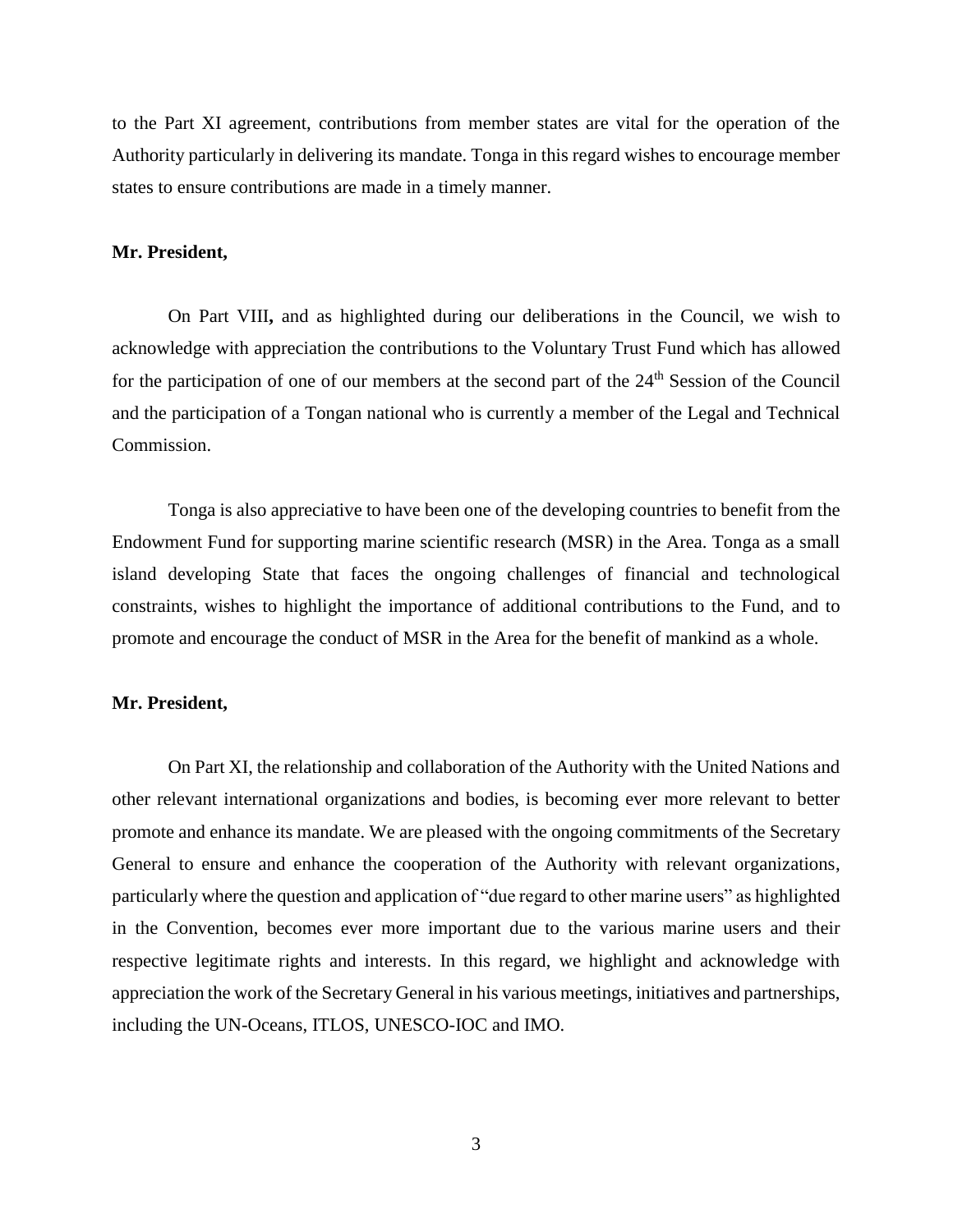Tonga is also pleased to see the efforts of the Secretary-General in the implementation of voluntary commitments made by the Authority during the United Nations Ocean Conference 2017. In this regard, we look forward, as Nauru pointed out on behalf of the Pacific Islands Forum, to the Authority's workshop to be held in Tonga in November 2018, in collaboration with UN-DESA and the Pacific Community.

## **Mr. President,**

On Part XIII, we thank the Secretary-General for incorporating a dedicated section in his report providing an overview of decisions of the Assembly which have been implemented, and summary reports of previous sessions. This will allow us to recall the work undertaken in our previous sessions, keep track of decisions made and those which have been implemented, particularly in relation to the Article 154 review.

Tonga wishes to acknowledge the successful implementation of the revised meeting schedule this year which has proven useful particularly for the development of the mining code and the ongoing administration of Activities in the Area.

Tonga also wishes to thank the Secretary General for the revised draft strategic plan 2019 to 2023 and for the consultations undertaken in its development. My delegation will make comments on this revised strategic plan under Agenda Item 9.

#### **Mr. President,**

The progress and development of a robust regulatory regime is essential for the Authority's effective administration of activities in the Area for present and future generations to come. We note the significant progress made on the draft exploitation regulations. We also take note of the work of the Council and the invitation for further submissions from Council members on the draft regulations by 30<sup>th</sup> September 2018. We highlight the ongoing importance of transparency in the development of the draft regulations. We also wish to highlight the importance of joint meetings between the Finance Committee and the Legal and Technical Commission in the development of an appropriate financial mechanism for the draft regulations. On the issue of national laws, we